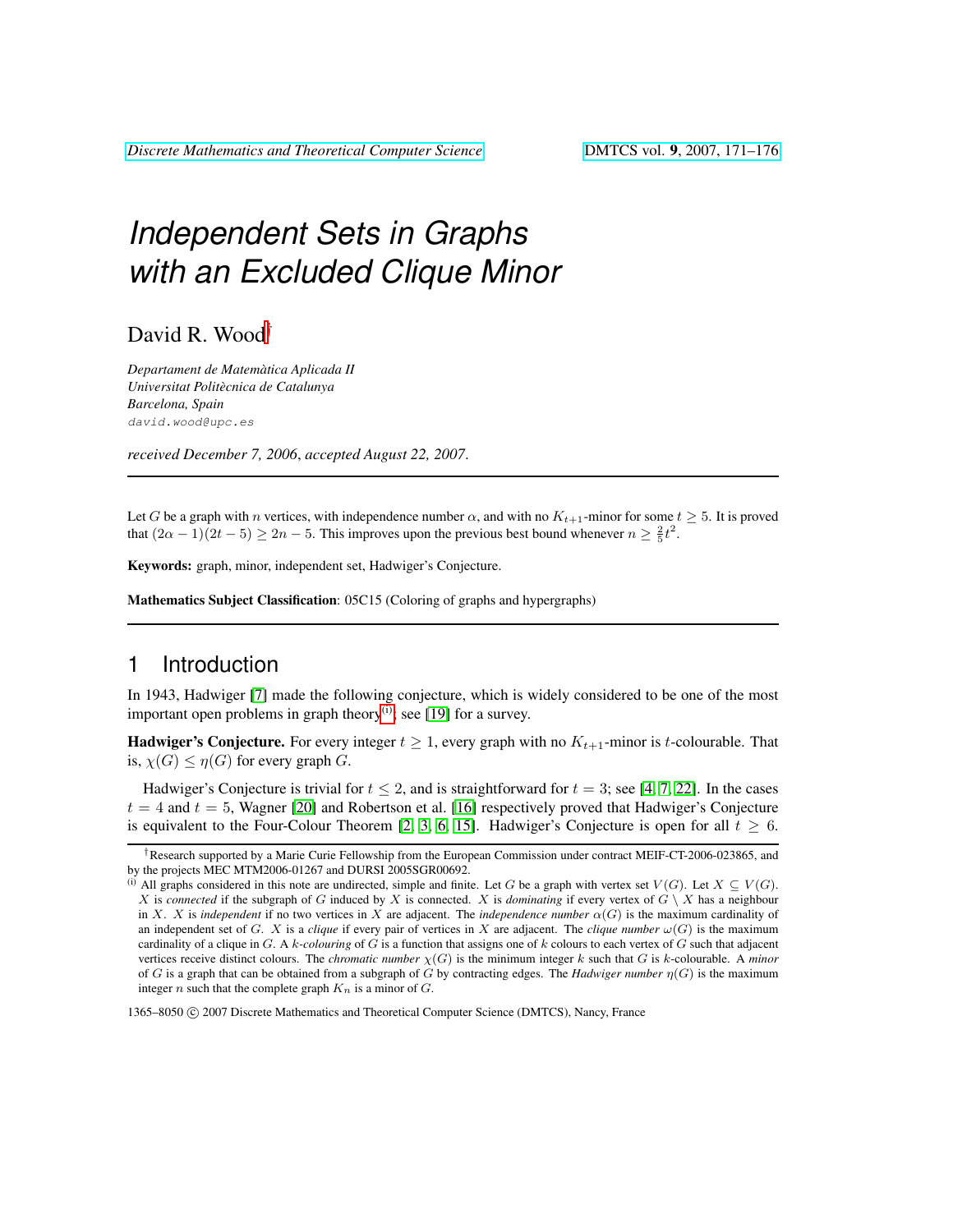Progress on the  $t = 6$  case has been recently been obtained by Kawarabayashi and Toft [\[10\]](#page-4-5) (without using the Four-Colour Theorem). The best known upper bound is  $\chi(G) \leq c \cdot \eta(G) \sqrt{\log \eta(G)}$  for some constant c, independently due to Kostochka [\[11\]](#page-4-6) and Thomason [\[17,](#page-4-7) [18\]](#page-4-8).

<span id="page-1-0"></span>Woodall [\[21\]](#page-4-9) observed that since  $\alpha(G) \cdot \chi(G) \geq |V(G)|$  for every graph G, Hadwiger's Conjecture implies that

$$
\alpha(G) \cdot \eta(G) \ge |V(G)|. \tag{1}
$$

Equation [\(1\)](#page-1-0) holds for  $\eta(G) \leq 5$  since Hadwiger's Conjecture holds for  $t \leq 5$ . For example,  $\alpha(G) \geq 5$  $\frac{1}{4}|V(G)|$  for every planar graph G. It is interesting that the only known proof of this result depends on the Four-Colour Theorem. The best bound not using the Four-Colour Theorem is  $\alpha(G) \geq \frac{2}{9} |V(G)|$  due to Albertson [\[1\]](#page-3-5).

Equation [\(1\)](#page-1-0) is open for  $\eta(G) \geq 6$ . In general, (1) is weaker than Hadwiger's Conjecture, but for graphs with  $\alpha(G) = 2$  (that is, graphs whose complements are triangle-free), Plummer et al. [\[13\]](#page-4-10) proved that [\(1\)](#page-1-0) is in fact equivalent to Hadwiger's Conjecture. The first significant progress towards [\(1\)](#page-1-0) was made by Duchet and Meyniel [\[5\]](#page-3-6) (also see [\[12\]](#page-4-11)), who proved that

<span id="page-1-6"></span><span id="page-1-2"></span>
$$
(2\alpha(G) - 1) \cdot \eta(G) \ge |V(G)| \tag{2}
$$

This result was improved by Kawarabayashi et al. [\[8\]](#page-3-7) to

$$
(2\alpha(G) - 1) \cdot \eta(G) \ge |V(G)| + \omega(G) \tag{3}
$$

Assuming  $\alpha(G) \geq 3$ , Kawarabayashi et al. [\[8\]](#page-3-7) proved that

<span id="page-1-3"></span>
$$
(4\alpha(G) - 3) \cdot \eta(G) \ge 2|V(G)|,\tag{4}
$$

which was further improved by Kawarabayashi and Song [\[9\]](#page-3-8) to

<span id="page-1-4"></span>
$$
(2\alpha(G) - 2) \cdot \eta(G) \ge |V(G)|. \tag{5}
$$

The following theorem is the main contribution of this note.

<span id="page-1-1"></span>**Theorem 1** *Every graph* G with  $\eta(G) \geq 5$  *satisfies* 

$$
(2\alpha(G) - 1)(2\eta(G) - 5) \ge 2|V(G)| - 5.
$$

Observe that Theorem [1](#page-1-1) represents an improvement over [\(2\)](#page-1-2), [\(4\)](#page-1-3) and [\(5\)](#page-1-4) whenever  $\eta(G) \geq 5$  and  $|V(G)| \geq \frac{2}{5}\eta(G)^2$ . For example, Theorem [1](#page-1-1) implies that  $\alpha(G) > \frac{1}{7}|V(G)|$  for every graph G with  $\eta(G) \leq 6$ , whereas each of [\(2\)](#page-1-2), [\(4\)](#page-1-3) and [\(5\)](#page-1-4) imply that  $\alpha(G) > \frac{1}{12}|V(G)|$ .

#### 2 Proof of Theorem [1](#page-1-1)

Theorem [1](#page-1-1) employs the following lemma by Duchet and Meyniel [\[5\]](#page-3-6). The proof is included for completeness.

<span id="page-1-5"></span>Lemma 1 ([\[5\]](#page-3-6)) *Every connected graph* G *has a connected dominating set* D *and an independent set*  $S \subseteq D$  *such that*  $|D| = 2|S| - 1$ *.*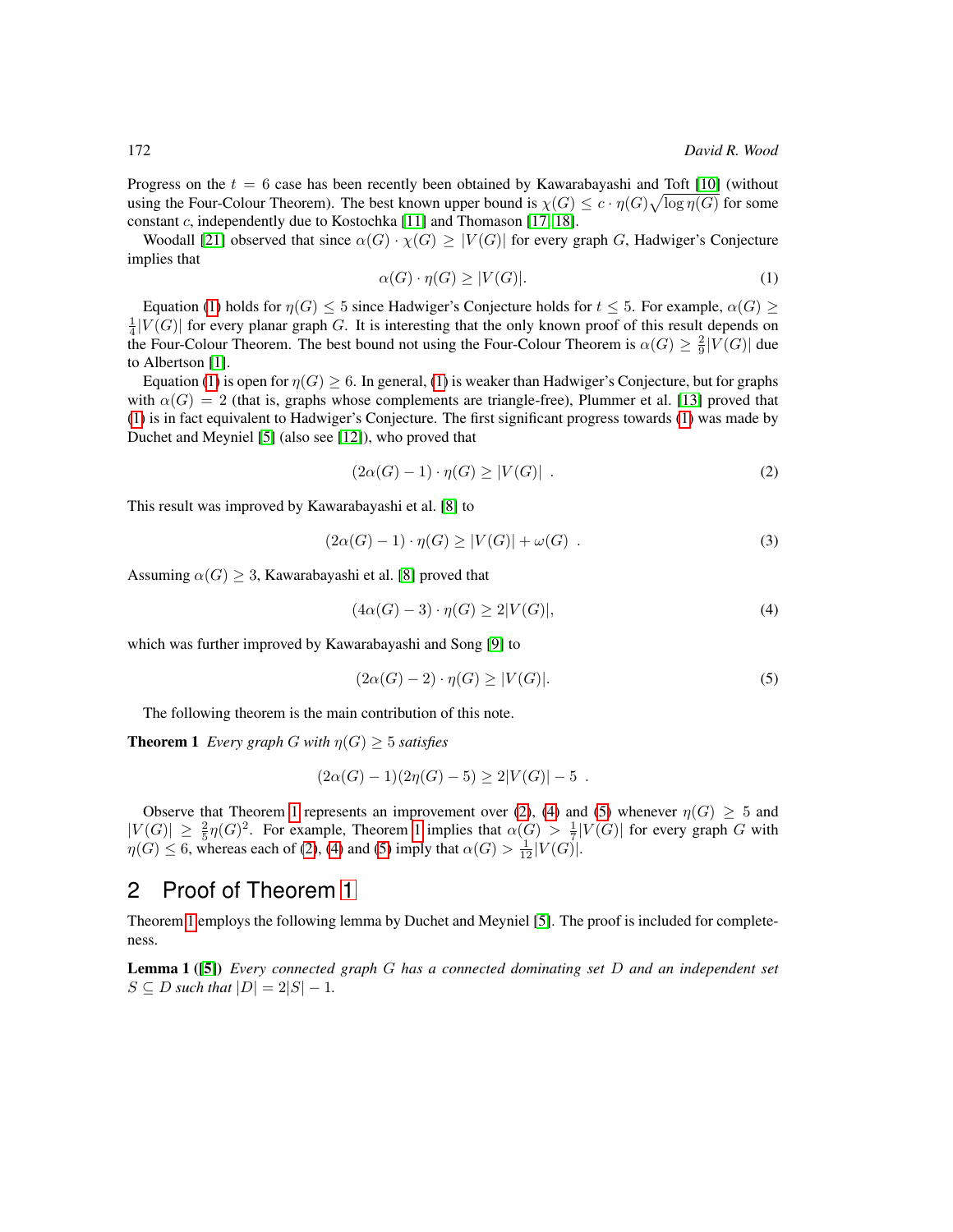**Proof:** Let D be a maximal connected set of vertices of G such that D contains an independent set S of G and  $|D| = 2|S| - 1$ . There is such a set since  $D := S := \{v\}$  satisfies these conditions for each vertex v. We claim that D is dominating. Otherwise, since G is connected, there is a vertex v at distance 2 from D, and there is a neighbour w of v at distance 1 from D. Let  $D' := D \cup \{v, w\}$  and  $S' := S \cup \{v\}$ . Thus D' is connected and contains an independent set S' such that  $|D'| = 2|S'| - 1$ . Hence D is not maximal. This contradiction proves that D is dominating.  $\Box$ 

The next lemma is the key to the proof of Theorem [1.](#page-1-1)

<span id="page-2-1"></span>**Lemma 2** Suppose that for some integer  $t \geq 1$  and for some real number  $p \geq t$ , every graph G with  $\eta(G) \leq t$  *satisfies*  $p \cdot \alpha(G) \geq |V(G)|$ *. Then every graph* G with  $\eta(G) \geq t$  *satisfies* 

$$
\alpha(G) \ge \frac{2|V(G)| - p}{4\eta(G) + 2p - 4t} + \frac{1}{2} .
$$

<span id="page-2-0"></span>**Proof:** We proceed by induction on  $\eta(G) - t$ . If  $\eta(G) = t$  the result holds by assumption. Let G be a graph with  $\eta(G) > t$ . We can assume that G is connected. By Lemma [1,](#page-1-5) G has a connected dominating set D and an independent set  $S \subseteq D$  such that  $|D| = 2|S| - 1$ . Now  $\alpha(G) \ge |S| = \frac{|D|+1}{2}$  $\frac{1+1}{2}$ . Thus we are done if

$$
\frac{|D|+1}{2} \ge \frac{2|V(G)|-p}{4\eta(G)+2p-4t} + \frac{1}{2} \tag{6}
$$

.

Now assume that [\(6\)](#page-2-0) does not hold. That is,

$$
|D| \le \frac{2|V(G)| - p}{2\eta(G) + p - 2t} \; .
$$

Thus

$$
|V(G \setminus D)| = |V(G)| - |D| \ge \frac{(2\eta(G) + p - 2t - 2)|V(G)| + p}{2\eta(G) + p - 2t}
$$

Since D is dominating and connected,  $\eta(G \setminus D) \leq \eta(G) - 1$ . Thus by induction,

$$
\alpha(G) \ge \alpha(G \setminus D) \ge \frac{2|V(G \setminus D)| - p}{4\eta(G \setminus D) + 2p - 4t} + \frac{1}{2}
$$
  

$$
\ge \frac{2(2\eta(G) + p - 2t - 2)|V(G)| + 2p}{(2\eta(G) + p - 2t)(4\eta(G) - 4 + 2p - 4t)} - \frac{p}{4\eta(G) - 4 + 2p - 4t} + \frac{1}{2}
$$
  

$$
= \frac{2|V(G)| - p}{4\eta(G) + 2p - 4t} + \frac{1}{2}.
$$

This completes the proof.  $\Box$ 

<span id="page-2-2"></span>Lemma 3 *Suppose that Hadwiger's Conjecture is true for some integer* t*. Then every graph* G *with*  $\eta(G) \geq t$  *satisfies* 

$$
(2\eta(G) - t)(2\alpha(G) - 1) \ge 2|V(G)| - t.
$$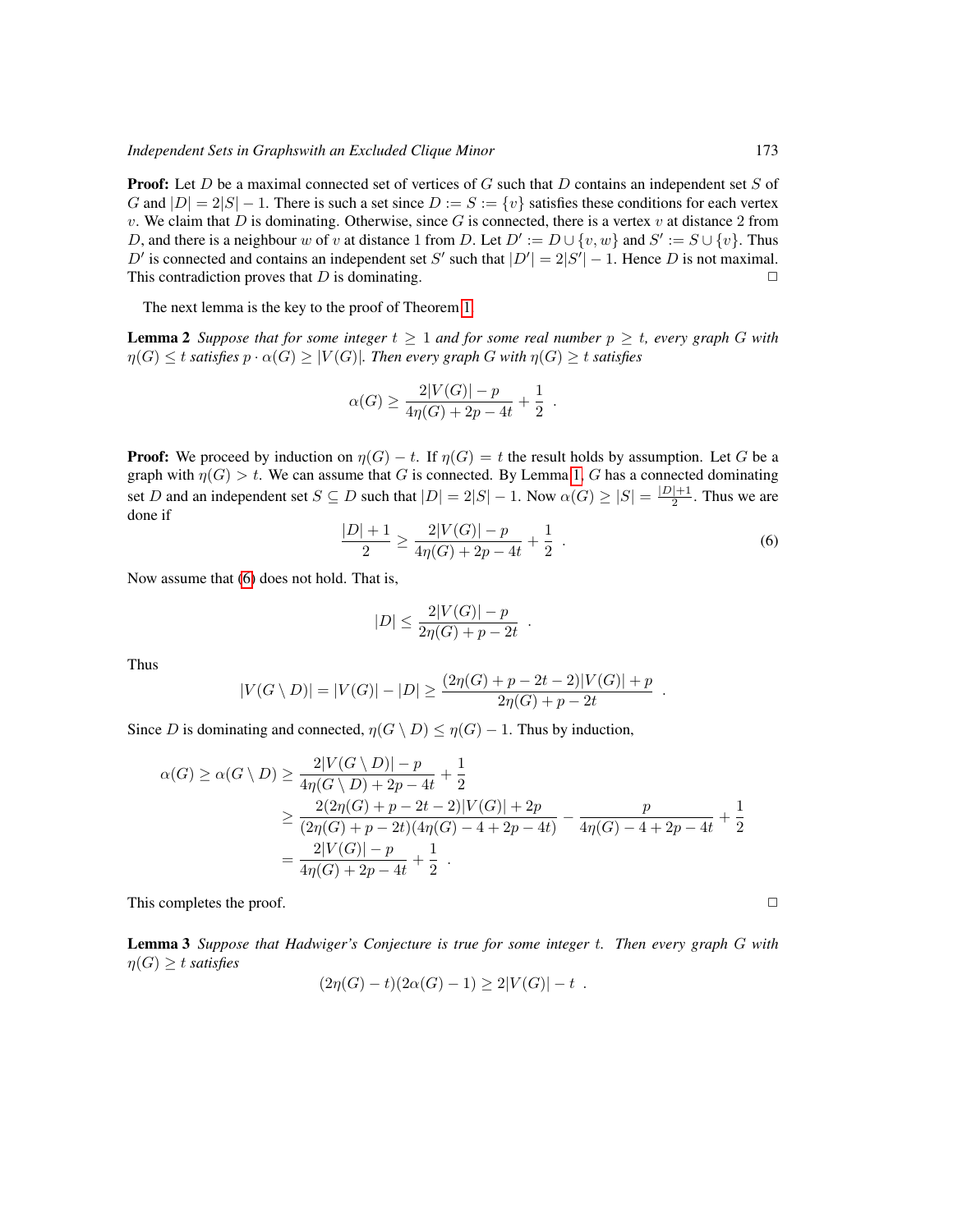**Proof:** If Hadwiger's Conjecture is true for t then  $t \cdot \alpha(G) > |V(G)|$  for every graph G with  $\eta(G) \leq t$ . Thus Lemma [2](#page-2-1) with  $p = t$  implies that every graph G with  $\eta(G) \geq t$  satisfies

$$
\alpha(G) \ge \frac{2|V(G)| - t}{4\eta(G) - 2t} + \frac{1}{2} ,
$$

which implies the result.  $\Box$ 

Theorem [1](#page-1-1) follows from Lemma [3](#page-2-2) with  $t = 5$  since Hadwiger's Conjecture holds for  $t = 5$  [\[16\]](#page-4-3).

## 3 Concluding Remarks

The proof of Theorem [1](#page-1-1) is substantially simpler than the proofs of  $(3)$ – $(5)$ , ignoring its dependence on the proof of Hadwiger's Conjecture with  $t = 5$ , which in turn is based on the Four-Colour Theorem. A bound that still improves upon [\(2\)](#page-1-2), [\(4\)](#page-1-3) and [\(5\)](#page-1-4) but with a completely straightforward proof is obtained from Lemma [3](#page-2-2) with  $t = 3$ : Every graph G with  $\eta(G) \ge 3$  satisfies  $(2\eta(G) - 3)(2\alpha(G) - 1) \ge 2|V(G)| - 3$ .

We finish with an open problem. The method of Duchet and Meyniel [\[5\]](#page-3-6) was generalised by Reed and Seymour [\[14\]](#page-4-12) to prove that the fractional chromatic number  $\chi_f(G) \leq 2\eta(G)$ . For sufficiently large  $\eta(G)$ , is  $\chi_f(G) \leq 2\eta(G) - c$  for some constant  $c \geq 1$ ?

## **References**

- <span id="page-3-5"></span>[1] MICHAEL O. ALBERTSON. A lower bound for the independence number of a planar graph. *J. Combinatorial Theory Ser. B*, 20(1):84–93, 1976.
- <span id="page-3-2"></span>[2] KENNETH APPEL AND WOLFGANG HAKEN. Every planar map is four colorable. I. Discharging. *Illinois J. Math.*, 21(3):429–490, 1977.
- <span id="page-3-3"></span>[3] KENNETH APPEL, WOLFGANG HAKEN, AND JOHN KOCH. Every planar map is four colorable. II. Reducibility. *Illinois J. Math.*, 21(3):491–567, 1977.
- <span id="page-3-1"></span>[4] GABRIEL A. DIRAC. A property of 4-chromatic graphs and some remarks on critical graphs. *J. London Math. Soc.*, 27:85–92, 1952.
- <span id="page-3-6"></span>[5] PIERRE DUCHET AND HENRI MEYNIEL. On Hadwiger's number and the stability number. *Annals of Discrete Mathematics*, 13:71–73, 1982.
- <span id="page-3-4"></span>[6] GEORGES GONTHIER. A computer-checked proof of the four colour theorem. 2005. Microsoft Research, Cambridge, U.S.A.
- <span id="page-3-0"></span>[7] HUGO HADWIGER. Über eine Klassifikation der Streckenkomplexe. Vierteljschr. Naturforsch. Ges. *Zurich ¨* , 88:133–142, 1943.
- <span id="page-3-7"></span>[8] KEN-ICHI KAWARABAYASHI, MICHAEL D. PLUMMER, AND BJARNE TOFT. Improvements of the theorem of Duchet and Meyniel on Hadwiger's conjecture. *J. Combin. Theory Ser. B*, 95(1):152–167, 2005.
- <span id="page-3-8"></span>[9] KEN-ICHI KAWARABAYASHI AND ZI-XIA SONG. Independence number and clique minors. *J. Graph Theory*, to appear.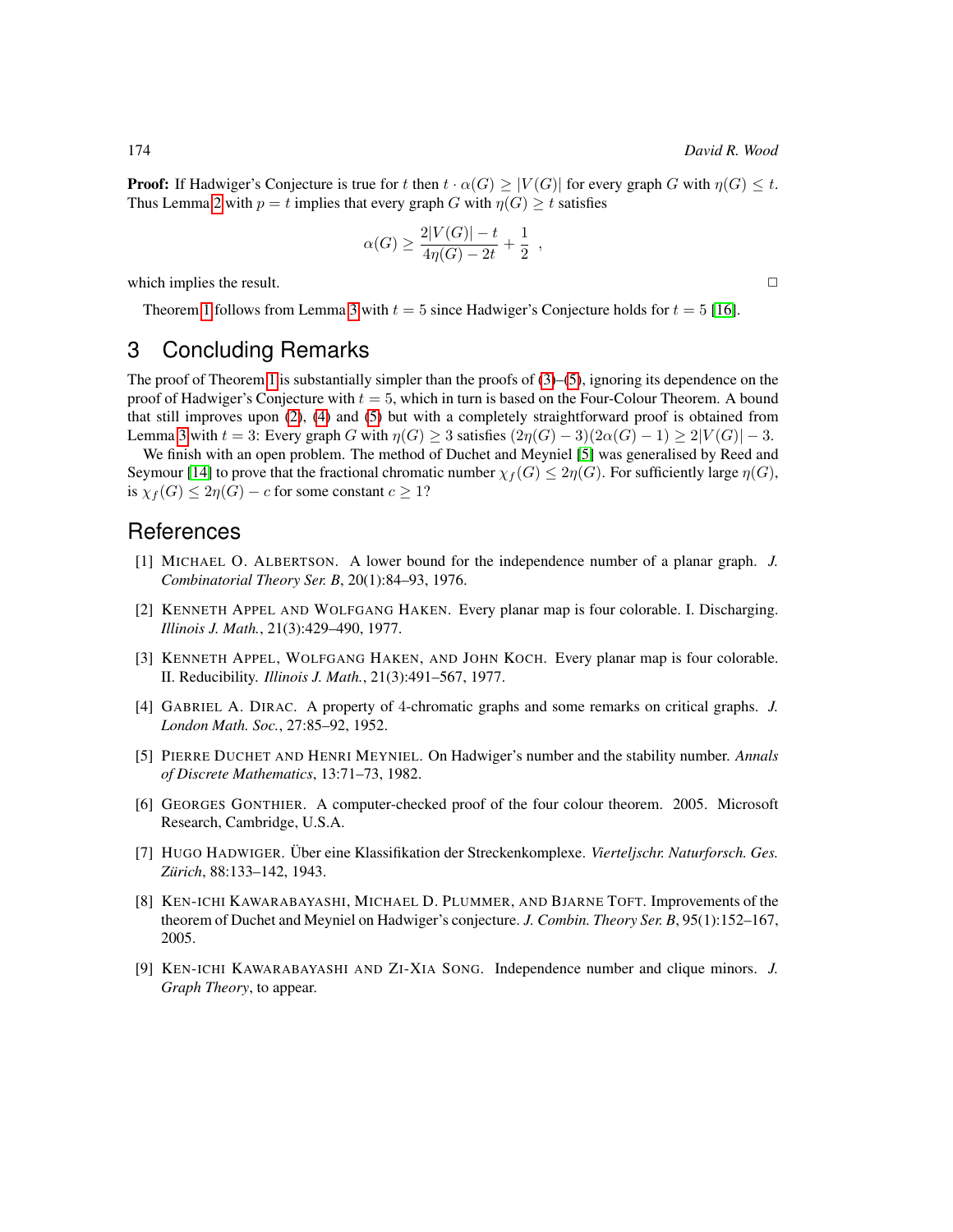- <span id="page-4-5"></span>[10] KEN-ICHI KAWARABAYASHI AND BJARNE TOFT. Any 7-chromatic graph has  $K_7$  or  $K_{4,4}$  as a minor. *Combinatorica*, 25(3):327–353, 2005.
- <span id="page-4-6"></span>[11] ALEXANDR V. KOSTOCHKA. The minimum Hadwiger number for graphs with a given mean degree of vertices. *Metody Diskret. Analiz.*, 38:37–58, 1982.
- <span id="page-4-11"></span>[12] FRÉDÉRIC MAFFRAY AND HENRI MEYNIEL. On a relationship between Hadwiger and stability numbers. *Discrete Math.*, 64(1):39–42, 1987.
- <span id="page-4-10"></span>[13] MICHAEL D. PLUMMER, MICHAEL STIEBITZ, AND BJARNE TOFT. On a special case of Hadwiger's conjecture. *Discuss. Math. Graph Theory*, 23(2):333–363, 2003.
- <span id="page-4-12"></span>[14] BRUCE REED AND PAUL SEYMOUR. Fractional colouring and Hadwiger's conjecture. *J. Combin. Theory Ser. B*, 74(2):147–152, 1998.
- <span id="page-4-4"></span>[15] NEIL ROBERTSON, DANIEL P. SANDERS, PAUL D. SEYMOUR, AND ROBIN THOMAS. The fourcolour theorem. *J. Combin. Theory Ser. B*, 70(1):2–44, 1997.
- <span id="page-4-3"></span>[16] NEIL ROBERTSON, PAUL D. SEYMOUR, AND ROBIN THOMAS. Hadwiger's conjecture for  $K_6$ -free graphs. *Combinatorica*, 13(3):279–361, 1993.
- <span id="page-4-7"></span>[17] ANDREW THOMASON. An extremal function for contractions of graphs. *Math. Proc. Cambridge Philos. Soc.*, 95(2):261–265, 1984.
- <span id="page-4-8"></span>[18] ANDREW THOMASON. The extremal function for complete minors. *J. Combin. Theory Ser. B*, 81(2):318–338, 2001.
- <span id="page-4-0"></span>[19] BJARNE TOFT. A survey of Hadwiger's conjecture. *Congr. Numer.*, 115:249–283, 1996.
- <span id="page-4-2"></span>[20] KLAUS WAGNER. Über eine Eigenschaft der ebene Komplexe. *Math. Ann.*, 114:570–590, 1937.
- <span id="page-4-9"></span>[21] DOUGLAS R. WOODALL. Subcontraction-equivalence and Hadwiger's conjecture. *J. Graph Theory*, 11(2):197–204, 1987.
- <span id="page-4-1"></span>[22] DOUGLAS R. WOODALL. A short proof of a theorem of Dirac's about Hadwiger's conjecture. *J. Graph Theory*, 16(1):79–80, 1992.